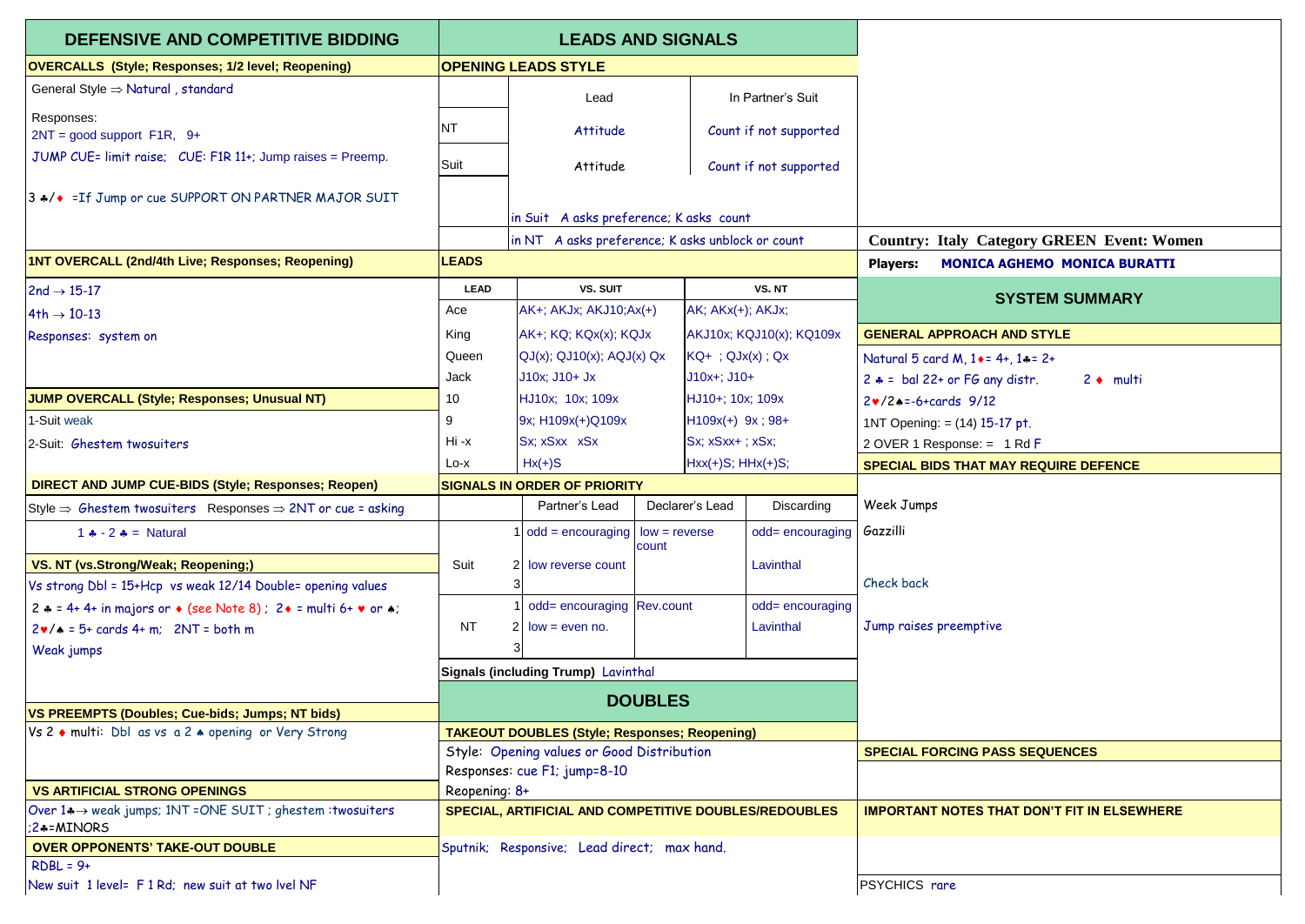| OPENING        |    |              | TICK IF<br>ARTICIAL<br>MIN. NO.<br>OF CARDS<br>NEG. DBL<br>THRU | <b>DESCRIPTION</b>          | <b>RESPONSES</b>                                                                                                      | <b>SUBSEQUENT AUCTION</b>                                                    | <b>PASSED HAND BIDDING</b>               |
|----------------|----|--------------|-----------------------------------------------------------------|-----------------------------|-----------------------------------------------------------------------------------------------------------------------|------------------------------------------------------------------------------|------------------------------------------|
|                |    |              |                                                                 |                             |                                                                                                                       |                                                                              |                                          |
|                |    |              |                                                                 |                             |                                                                                                                       |                                                                              |                                          |
| $1 +$          | ₩. | $\mathbf{2}$ |                                                                 | 44 12-14 BAL                | $1*/\sqrt{2}$ /NT= NAT; 2.4= 1 Rd F may be artificial                                                                 |                                                                              |                                          |
|                |    |              |                                                                 |                             | $2 \cdot 1$ major weak<br>$2v = 5$ $\star$ /4 $v$ weak<br>24= 6 A/4v Invit. 2NT= pre + += or GF+                      | For Check back see note 7<br>See Note 1                                      | $1 -$<br>$1\bullet$<br>1NT<br>2+ NAT. NF |
|                |    |              |                                                                 | $11+NAT$                    | 3+=5/5 minor 2/9 ; 3+=5/5 majors Inv. Or Slam Try                                                                     |                                                                              |                                          |
|                |    |              |                                                                 |                             | $3 \cdot / \cdot$ Preempt.                                                                                            |                                                                              |                                          |
| $1+$           |    |              |                                                                 | $4   4 \cdot 12 - 14 BAL$   | 1v/*/NT= NAT; 2*= 1 Rd F may be artificial                                                                            |                                                                              |                                          |
|                |    |              |                                                                 |                             | 2 • = 1 major weak 2v/2 • = as above                                                                                  | See Note 1                                                                   |                                          |
|                |    |              |                                                                 | 11+ NAT                     | 2 NT= pre + +/or GF +                                                                                                 | For Check back see note 7                                                    |                                          |
|                |    |              |                                                                 |                             | 3 *= invit in ◆ 9/11 3 ◆= 5/5 majors Inv Or Slam Try                                                                  |                                                                              |                                          |
|                |    |              |                                                                 |                             | $3 \cdot / \cdot$ Preempt.                                                                                            |                                                                              |                                          |
| 1 <sub>v</sub> |    |              |                                                                 | $\overline{5}$ 44 10-20 NAT | 1 A/ 1NT = nat.; 24 = 1 Rd F may be artificial                                                                        | For Gazzilli see note 6                                                      |                                          |
|                |    |              |                                                                 |                             | 2v= 3/4 cards supp 2-10 24= Nat.Strong 1 or 2 suit                                                                    | For Check back see note 7                                                    |                                          |
|                |    |              |                                                                 |                             | 2NT= Supp-, 4Cards 10+                                                                                                | See Note 1                                                                   |                                          |
|                |    |              |                                                                 |                             | 3:4=4 cards sup 5-8:3+= 3 cards sup /9-12<br>3v= weak jump raise; 3NT splinter in $\triangle$                         |                                                                              |                                          |
|                |    |              |                                                                 |                             | $4*/\bullet$ = splinter $3\bullet$ = Any void                                                                         |                                                                              |                                          |
| $1+$           |    | 5            |                                                                 | 4 10-20 NAT                 | see 1v opening; 2+= 1 Rd F may be artificial);                                                                        |                                                                              |                                          |
|                |    |              |                                                                 |                             | 2NT= fit 4 cards 10+ others= as above $3\mathbf{v}$ = Any void                                                        | For Gazzilli see note 6<br>See Note 1                                        |                                          |
|                |    |              |                                                                 |                             | $3 NT = Splitter in v$                                                                                                | For Check back see note 7                                                    |                                          |
| 1NT            |    |              |                                                                 | 4v 15-17 NAT                | Stayman may be weak; Smollen ; 2+/v transfers ;                                                                       |                                                                              |                                          |
|                |    |              |                                                                 |                             | $2 \cdot \sqrt{2NT} = \frac{1}{2} \cdot \frac{3}{2} \cdot \frac{3}{2} = \text{nat } 6 + \text{invit};$                |                                                                              |                                          |
|                |    |              |                                                                 |                             | $3 \cdot / *$ =9 cards minor, sing GF 4 $* / *$ = texas                                                               |                                                                              |                                          |
|                |    |              |                                                                 |                             |                                                                                                                       |                                                                              |                                          |
| $2*$           | ₩. | $\mathbf 0$  |                                                                 | $22 - + BAL$                | $2 \triangleq$ = relay waiting                                                                                        | See Note 4                                                                   |                                          |
|                |    |              |                                                                 | FG any or club              | $2 \cdot / \cdot = \text{nat.}$ FG;                                                                                   | 2 $\bullet$ = may be nat. FG or balanced 23+ $\rightarrow$ force 2 $\bullet$ |                                          |
| $2*$           | ₩. | $0 \mid x$   |                                                                 |                             | $3 \cdot 3 \cdot 5 = \text{Nat.}$ FG<br>6+ major 2/8 or balanced 20/21 2v= pass/correct 2 + = Invit.in v 2NT = Relais | See Note 3                                                                   |                                          |
|                |    |              |                                                                 | Or strong in $\bullet$      | 3+/3+=Nat. 1 Rd F<br>X=Penalty at 2 level                                                                             |                                                                              |                                          |
| $2\vee$        |    | 6            |                                                                 | $6 + 9/12 p$ .              | $2 \triangle =$ relay<br>$2NT = \spadesuit$<br>3:4/3 • = Nat. 1 Rd F                                                  | See note 5                                                                   |                                          |
| 2 <sub>A</sub> |    | 6            |                                                                 | 6+ A 9/12 p.                |                                                                                                                       | See Note 5                                                                   |                                          |
|                |    |              |                                                                 |                             | 2NT relay 3+/3+=Nat. 1 Rd F                                                                                           |                                                                              |                                          |
| 2NT            |    |              |                                                                 | Bal. 18-19                  | $3 * =$ puppet; $3*/$ v=Texas; $3 * =$ Both Minors $3NT = Nat$ .                                                      | See Note 2                                                                   |                                          |
|                |    |              |                                                                 |                             | $4 \div = \vee 4 \leftrightarrow = 4 \vee = 4 4 \leftrightarrow = 6$                                                  |                                                                              |                                          |
| 34/            |    | 6            |                                                                 | preempt; undisciplined      |                                                                                                                       | <b>HIGH LEVEL BIDDING</b>                                                    |                                          |
| 3v/4           |    | 6            |                                                                 | preempt; undisciplined      |                                                                                                                       | 4NT = RKCB Not frequent 0-3, 1-4, 2, 2+tq;<br>Turbo                          |                                          |
| 3NT            | *  |              |                                                                 | Gambling no side stopper    | 4/5 $\triangle$ = pass/correct 4 $\triangle$ = F asks the sgl                                                         | Cue style: 1st or 2 <sup>nd</sup> round control                              |                                          |
| 4.4/           |    | $\mathbf 0$  |                                                                 | preempt; undisciplined      |                                                                                                                       | Josephine;<br>Lightner DBLS;                                                 |                                          |
| 49/4           |    | 8            |                                                                 | Pre-empt undisciplined      |                                                                                                                       | Splinter                                                                     |                                          |
| 4SA            |    |              |                                                                 | Both Minors Pre-empt        |                                                                                                                       |                                                                              |                                          |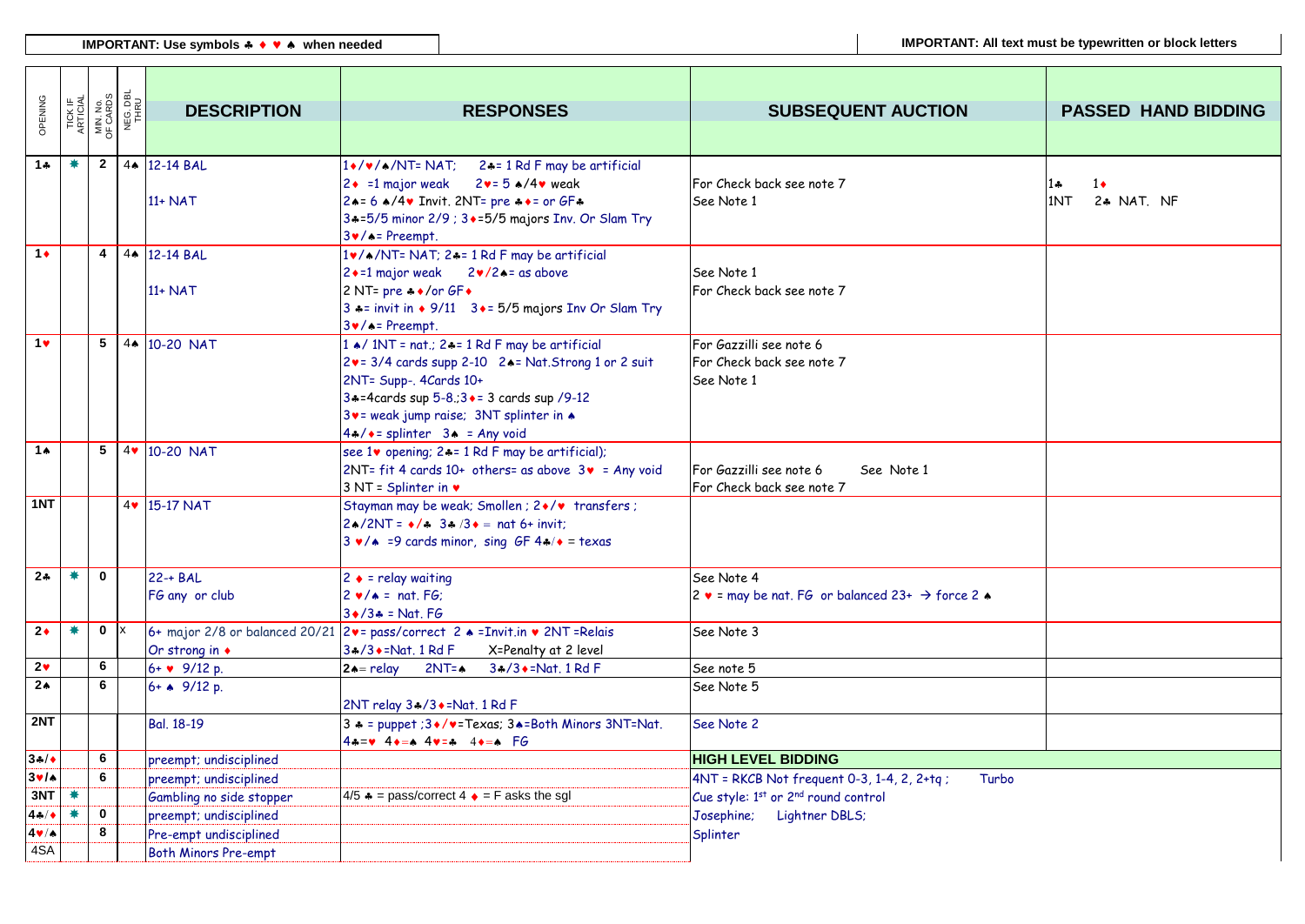|            |                                                                               |           |                                                                              | <b>NOTE 1</b>                                          |                        |                                  |  |
|------------|-------------------------------------------------------------------------------|-----------|------------------------------------------------------------------------------|--------------------------------------------------------|------------------------|----------------------------------|--|
| $1 -$      | 2.4 = GF (EXCEPT IN CASE OF 3.4 REBID), W/OUT &                               |           |                                                                              |                                                        |                        |                                  |  |
|            | 2♦ = BAL 12-14 OR 12-20 ♦/♦ OR ONE SUIT 12-15 OR THREE SUITS 12/15            |           |                                                                              |                                                        |                        |                                  |  |
|            | $2\nu/\mathbf{A} = 5\mathbf{A} + 4\nu/\mathbf{A}$ $(11+$                      |           |                                                                              |                                                        |                        |                                  |  |
|            | $2NT = 6 +$ STRONG $(16+)$ NO SINGLETON                                       |           |                                                                              |                                                        |                        |                                  |  |
|            | 3. = $6 +$ STRONG $(16 +)$ WITH SINGLETON 3 + = Rel. LOW/MEDIUM/HIGH          |           |                                                                              |                                                        |                        |                                  |  |
|            | $3 \div = 6 \div 5 \div \text{WEAK}$ $(8-12)$                                 |           |                                                                              |                                                        |                        |                                  |  |
|            | 3v/^/SA = THREE SUITS STRONG (15+), Sgl.L/M/H                                 |           |                                                                              |                                                        |                        |                                  |  |
|            |                                                                               |           |                                                                              |                                                        |                        |                                  |  |
| $1\bullet$ |                                                                               |           | 2.4 = GF (EXCEPT IN CASE OF 3.4 REBID), W/OUT &                              |                                                        |                        |                                  |  |
|            | 2♦ = BAL 12-14 OR 12-20 ♦/♦ OR ONE SUIT 12-15 OR THREE SUITS 12/15            |           |                                                                              |                                                        |                        |                                  |  |
|            | $2\nu/\mathbf{A} = 5\nu + 4\nu/\mathbf{A}$ 11+                                |           |                                                                              |                                                        |                        |                                  |  |
|            | $2NT = 6 + \diamond$ STRONG $(16+)$ NO SINGLETON                              |           |                                                                              |                                                        |                        |                                  |  |
|            | 3.4 = 6+ STRONG $(16+)$ WITH SINGLETON 3 + = Rel. LOW/MEDIUM/HIGH             |           |                                                                              |                                                        |                        |                                  |  |
|            |                                                                               |           |                                                                              |                                                        |                        |                                  |  |
|            | $3 \div 4 \div 4 \times 4 \times 5$ SINGLETON IN $\clubsuit$ , STRONG (16-20) |           |                                                                              |                                                        |                        |                                  |  |
|            | $3 \cdot \sqrt{4} = 6/5$ WEAK $(8-12)$                                        |           |                                                                              |                                                        |                        |                                  |  |
| $1$ v      |                                                                               |           | 2.4 = GF (EXCEPT IN CASE OF 3.4 REBID), W/OUT &                              |                                                        |                        |                                  |  |
|            |                                                                               |           |                                                                              |                                                        |                        |                                  |  |
|            | $2 \div = NAT$                                                                |           | $2 \blacktriangleright$ = R(with supp.) $\rightarrow$ 2★= 11-12 Than Natural |                                                        |                        |                                  |  |
|            |                                                                               |           | $2NT = R$ 34 = No rever $3 \div 5 = R$                                       |                                                        |                        |                                  |  |
|            |                                                                               |           |                                                                              |                                                        | $3 \vee = 5/5$ , NO 34 |                                  |  |
|            |                                                                               |           |                                                                              |                                                        |                        | $3 \triangle = 5/4, 3 \triangle$ |  |
|            |                                                                               |           |                                                                              |                                                        |                        | $3NT = NO 5-5, NO 3.4$           |  |
|            |                                                                               |           |                                                                              |                                                        |                        | $4 - 5/5, 3 -$                   |  |
|            |                                                                               |           |                                                                              | $3 \div = 6/4 11 +$                                    |                        |                                  |  |
|            |                                                                               |           |                                                                              | $3 \cdot \sqrt{4} = 5431 (15 + Sglt Low-High)$         |                        |                                  |  |
|            |                                                                               |           |                                                                              | $3NT = 5422 (15+$                                      |                        |                                  |  |
|            |                                                                               |           |                                                                              | $4 - 544(15 +$                                         |                        |                                  |  |
|            | $2\blacktriangledown$ = MAX 15                                                | $2NT = R$ | $3 - 4 +$                                                                    |                                                        |                        |                                  |  |
|            |                                                                               |           | $3 \bullet = 3 \clubsuit$                                                    |                                                        |                        |                                  |  |
|            |                                                                               |           |                                                                              | $34 = 64$ , NO 34                                      |                        |                                  |  |
|            |                                                                               |           |                                                                              | $3A = 69, 3A$                                          |                        |                                  |  |
|            |                                                                               |           |                                                                              | $3NT = 5332$ , NO $3*$                                 |                        |                                  |  |
|            |                                                                               |           |                                                                              |                                                        |                        |                                  |  |
|            | $2 \triangle = Nat.11+$                                                       | $2NT = R$ |                                                                              | $3 - 5 = 50$ REVER                                     | $3 \triangleq R$ L/M/H |                                  |  |
|            |                                                                               |           |                                                                              | $3 \div = 6411 +$                                      |                        |                                  |  |
|            |                                                                               |           |                                                                              | $3\blacktriangleright/\blacktriangle = 5431$ L/M/H 15+ |                        |                                  |  |
|            |                                                                               |           |                                                                              | $3NT = 5422$ , MAX $(15+)$                             |                        |                                  |  |
|            |                                                                               |           |                                                                              |                                                        |                        |                                  |  |
|            | $2NT = 15 + 1 Suit$                                                           |           |                                                                              |                                                        |                        |                                  |  |
|            | $3* = 15+5/4$ or 5/5 11+                                                      |           |                                                                              |                                                        |                        |                                  |  |
|            | $3 \div = 15 + 5/5$                                                           |           |                                                                              |                                                        |                        |                                  |  |
|            | $3\blacktriangleright$ =6 cards $(14+)$ IN HEARTS                             |           |                                                                              |                                                        |                        |                                  |  |
|            |                                                                               |           |                                                                              |                                                        |                        |                                  |  |
|            | $3 \triangle = 6/5$                                                           |           |                                                                              |                                                        |                        |                                  |  |
|            |                                                                               |           |                                                                              |                                                        |                        |                                  |  |

SAME AS ON  $1\blacktriangledown - 2\clubsuit$  $1 \spadesuit$  $2 - 2$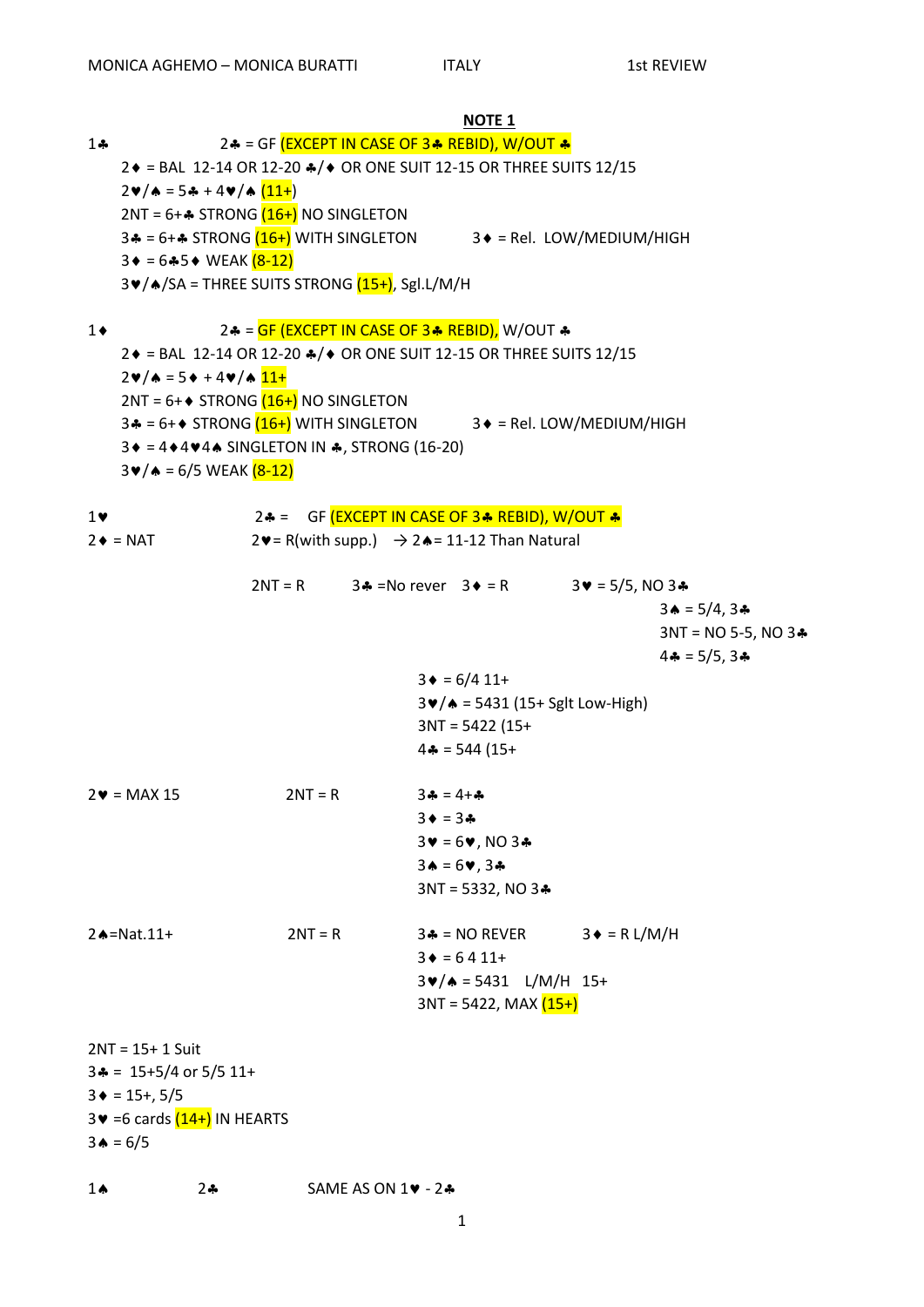```
NOTE 2
```
 $2NT = 18-19$  4.4= Strong in  $\triangledown$ 4 + = Strong in ♦ 4 V=Strong in  $\clubsuit$  $4 \triangle =$  Strong in  $\triangleleft$ 

**NOTE 3**

 $2 \div = \text{WEAK} (3-9) \text{ IN } \lor \text{ OR } \land$ BAL 20-21 STRONG (18+) IN

 $2 \div 2 \times 2$ 

- PASS 2  $\triangle$  = WEAK  $(3-9)$  IN  $\triangle$ 2NT = BAL 20-21 3  $=$  STRONG  $(18+)$  IN  $\leftrightarrow$  +  $\clubsuit$  $3 \triangleq$  = STRONG  $(18+)$  IN  $\triangleq$  $3\cdot / \triangle =$  STRONG  $(18+)$  IN  $\triangle + \vee / \triangle$  $3NT = 9$  TRICKS IN  $\triangleleft$
- 2 2
	- PASS 2NT = BAL 20-21 3  $=$  WEAK  $(3-9)$  IN  $\vee$  $3 \triangleq 5$  = STRONG  $(18+)$  IN  $\triangleq$  $3\cdot / \triangle =$  STRONG  $(18+)$  IN  $\leftrightarrow + \vee / \triangle$  $3NT = STRONG (18+) IN + +$  $4$  = VERY STRONG  $(20+)$   $\leftrightarrow$  $4 \bullet = \text{VERV STRONG} (20+) \bullet$  $4\mathbf{v}$  = WEAK  $(3-9)$  IN  $\mathbf{v}$
- $2 \div 2NT$ 
	- 3 $\triangle$  = WEAK  $(3-9)$  IN  $\triangledown$  3  $\triangle$  =  $\triangle$  $3 \cdot = INV$  $3A/A/$  = CUE FIT  $\blacktriangledown$ 3NT = TO PLAY  $3 \cdot = \text{WEAK} \left( \frac{3-9}{10} \right)$  IN  $\cdot = 3 \cdot = 5$ TRONG (18+) IN  $\cdot$  $3 \triangle = INV$ 3NT = TO PLAY  $4A/$  = CUE FIT  $\triangle$  $3\cdot / \triangle =$  STRONG  $(18+)$  IN  $\triangle + \vee / \triangle$ 3NT = 20-21 BAL BARON  $4 - 5$  = STRONG  $(18+) +$
	- $4 \bullet =$  STRONG  $(18+) \bullet$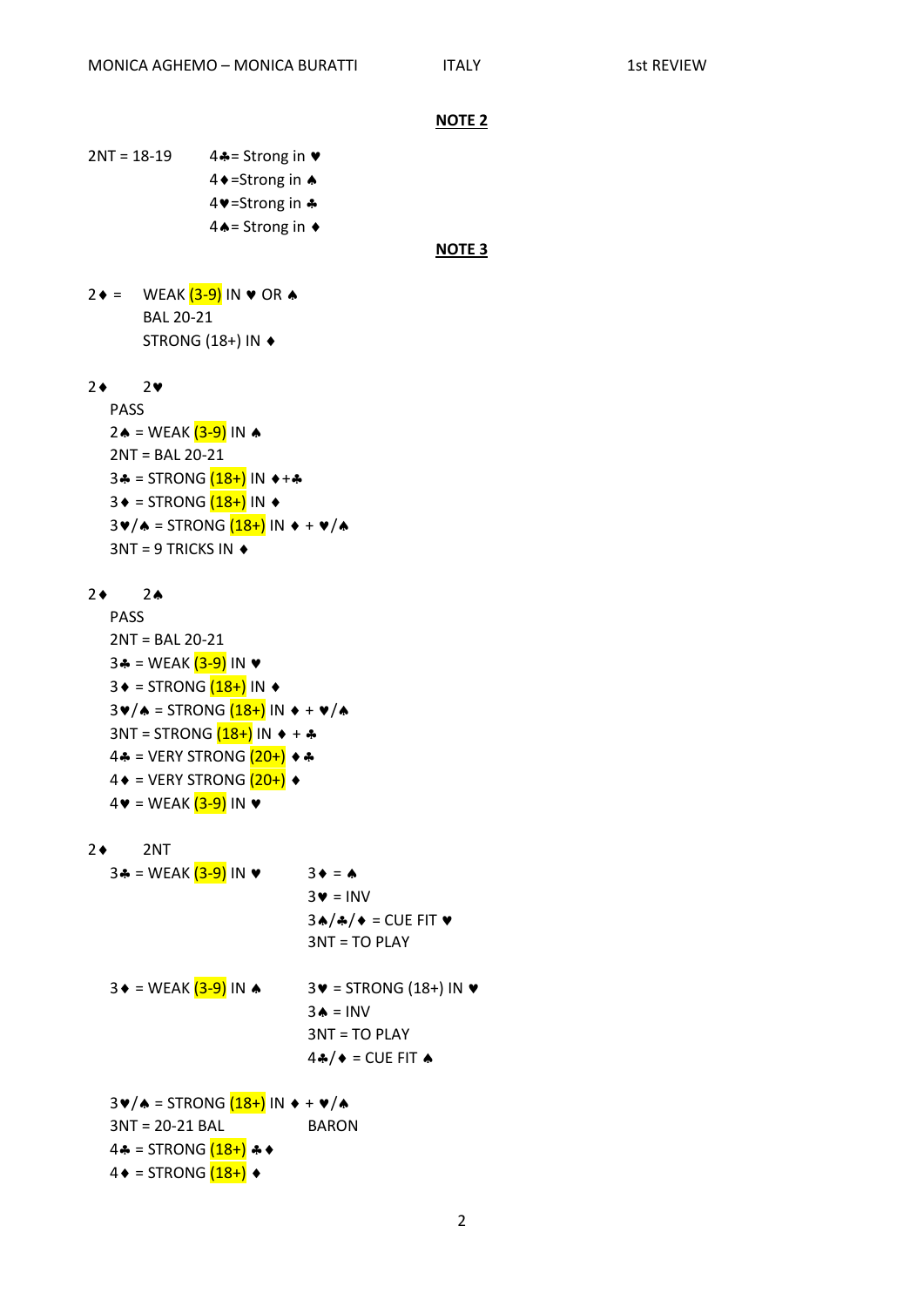**ITALY** 

 $2\bullet$  $2\nabla/\mathbf{A}$  $3 \triangleq$  = STRONG  $(18+)$  IN  $\triangleq$  $3 \vee = 5 + 4$  $3 \triangle =$  Trfr to 3 NT  $3NT = 3 + 9$  $4 - 6 + 4 (2H)$  $4 \triangle =$ Support

### **NOTE 4**

 $24$  $2 \bullet = R$  $2 \blacktriangleright$  = NAT OR BAL 24+  $2A = 5+A$  $2NT = BAL 22-23$ 3.4 = STRONG  $(18+)$  IN  $\ast$  (18+)  $3 \div = STRONG(18+)$  IN  $\ast + \ast$  $3 \cdot 4 = 5$ TRONG  $(18+)$  IN  $*+1$ /\*

 $2 - 2$  $2\mathbf{v}$  = NAT 5+ $\mathbf{v}$  $2 \cdot = 5 + \cdot$  $2NT = 22-23$  $34 = 6 + 4$  $3 \bullet = 5 + 4 \cdot 4 + 6$  $3\blacktriangledown = 5 + 4$  4  $\blacktriangledown$  UNBAL  $3 \cdot = 5 + 2 \cdot 4 \cdot 4$ 

 $2 - 2$  $2 \triangle = NAT 5 + \triangle$  $2NT = BAL$  ALSO WITH FIT IN  $\triangle 22+$  $3 - 6 +$  $3 \bullet = 5 + 4 \cdot 4 + 6$  $3\blacktriangledown$  = STRONG  $(20+)$  IN  $\blacktriangledown$  $3 \triangle = 4$  MORE  $\triangle$  UNBAL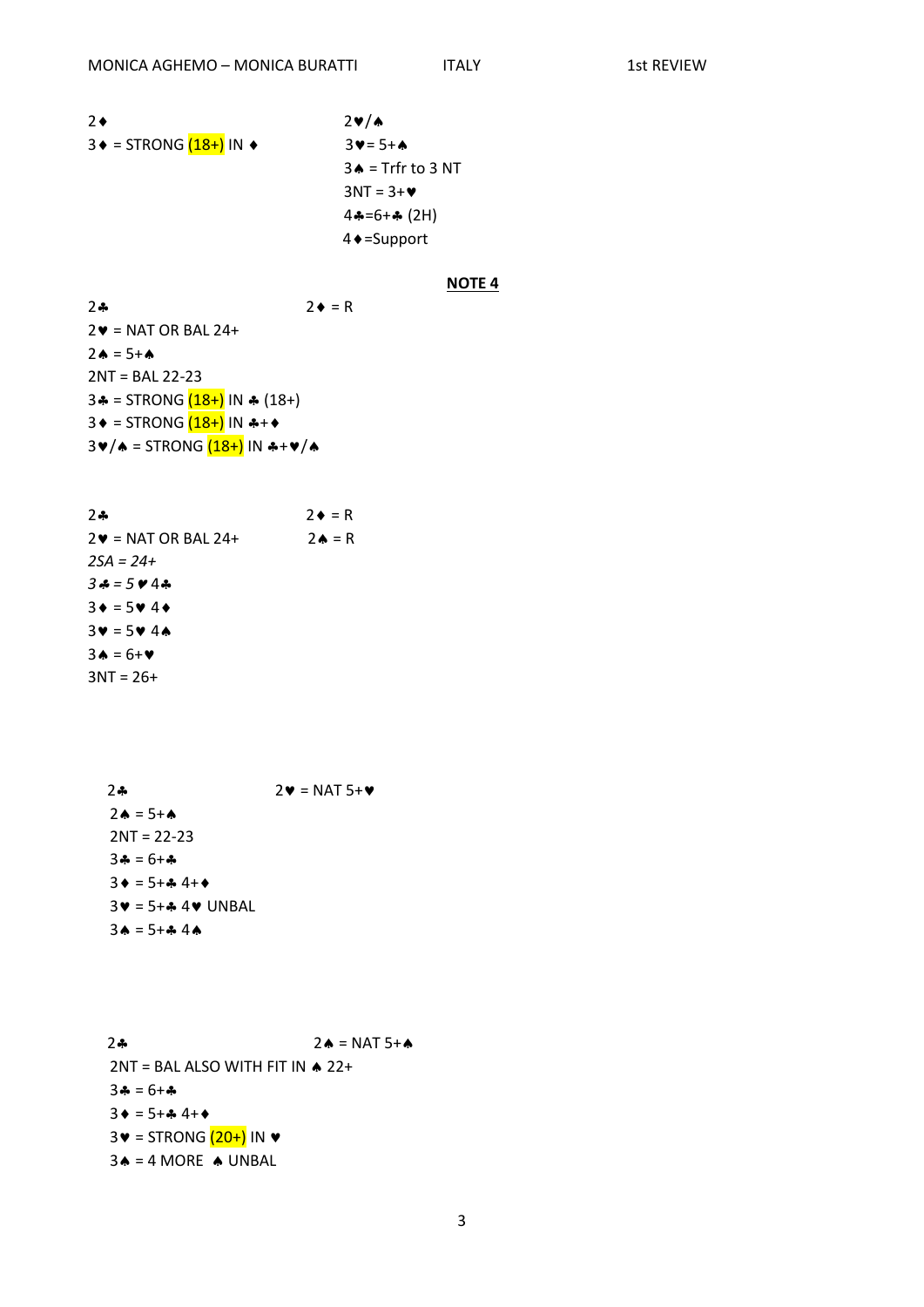**ITALY** 

 $2 - 2$  $2 \bullet$ 3+ = STRONG (18+) IN +  $3 \div 5 + \times$  $3 \vee = 5 + A$  $3 \triangle$  = Trfr to 3 NT 3NT 4÷=Support

## **NOTE 5**

- $2 \cdot = 9 12, 6 \cdot$  $2 \triangle = R$  $2NT = 6/4$  $(3 - R L/M/H)$ 34 = SINGLETON IN MINOR 3 ♦ = SINGLETON IN OTHER MAJOR  $3 \blacktriangleright =$  BAL MIN  $3 \triangle = BAL$  MAX
- $2 \cdot = 9 12.6 \cdot$  $2NT = GF WITH 5+A$  $3\cdot 7$  = 2 $\cdot$ , HONOR IN SUIT  $3 \cdot = MIN$  $3 \triangle = 3$  CARDS 3NT = MAX SINGLETON IN A
- $2 \cdot = 9 12, 6 \cdot$  $2NT = R$  $34 = 64$  $(3 \bullet = R L/M/H)$  $3 \triangleleft$  = SINGLETON IN MINOR  $3\blacktriangleright$  = SINGLETON IN OTHER MAJOR  $3 \triangle = MIN$  $3NT = MAX$

#### **NOTE 6**

GAZZILLI, generally 16+

| $1\vee$                     | 1 A            |
|-----------------------------|----------------|
| $2 -$                       | $2 \div = 8 +$ |
| $2A = 3A$                   | $2NT = ?$      |
| $3* = 3514$                 |                |
| $3 \div = 3541$             |                |
| $3\mathbf{v} = 6\mathbf{v}$ |                |
| $3 \triangle = 5332, 19+$   |                |
| $3NT = 5332, 16-18$         |                |
|                             |                |

| $1$ v                   | 1 A                    |
|-------------------------|------------------------|
| $2 -$                   | $2 \bullet = R \, 8 +$ |
| 2NT = max 2 $\triangle$ | $3 - 7$                |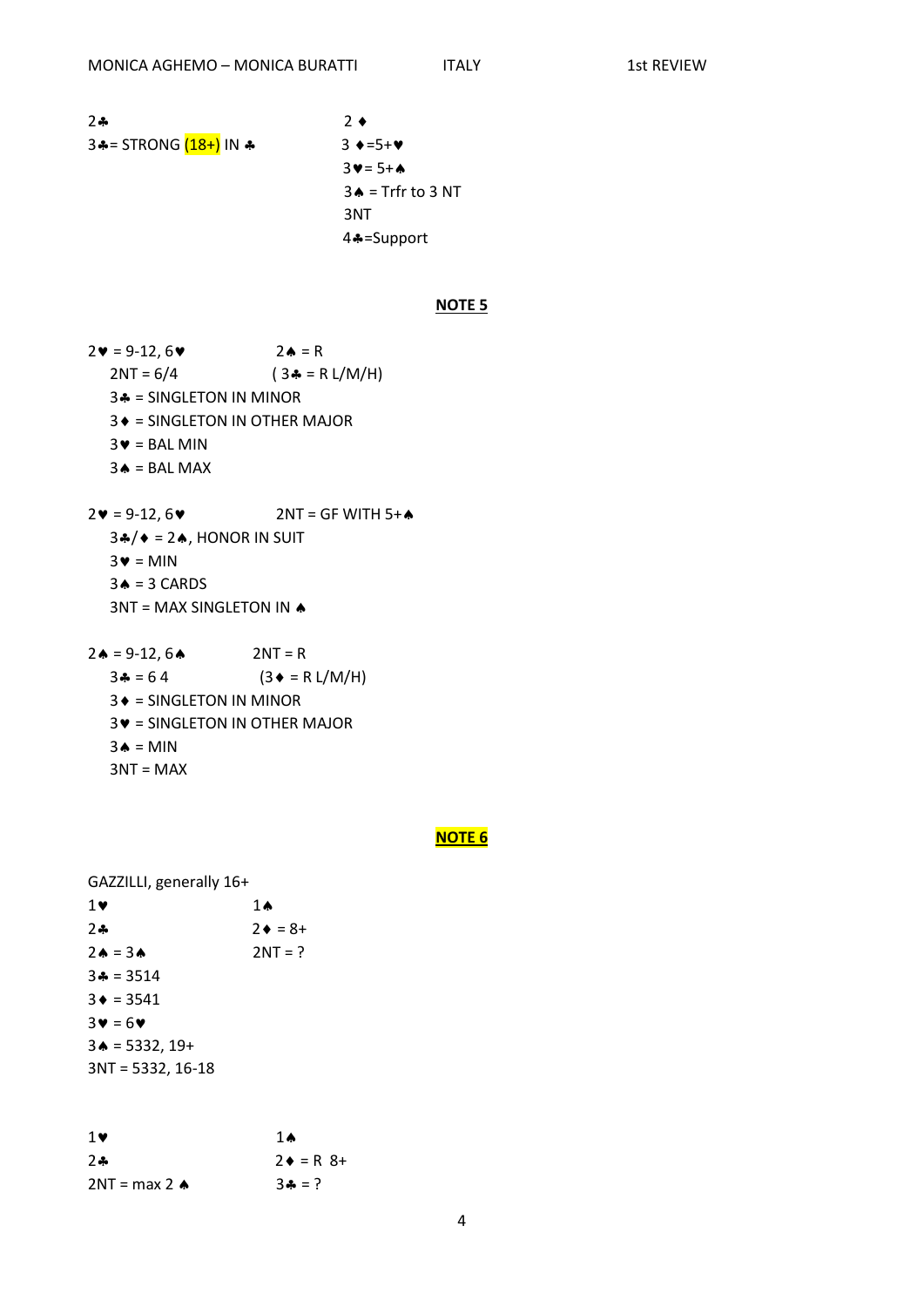3 $\div$  = one minor suit (3 $\div$  asks)  $\rightarrow$  3 $\leftrightarrow$  =  $\div$  3NT =  $\leftrightarrow$  $3 \cdot = 5332 18 +$  $3 \triangle = 6322 \quad 15+$  $3NT = 6331 \cdot 15+$ 

 $1$  v  $1$   $\sim$  $2 \cdot 2 \cdot 5 = 8 +$  $3 - 5/5$  or  $6/4$  ( $3 - 5$  asks)  $3 \div = 5/5$  or 6/4 (3 $\div =$  asks)  $3 \cdot = 6 +$ solid suit  $3 \cdot = 5 + 9 \cdot 4 + 4$  $3NT = balanced, 15-16$  min with 2 $\spadesuit$ 

14 - 1NT - 2NT shows  $6/4$  15-16, on which 34 asks with relay style

 $1 \triangledown$  1NT  $2 \cdot = 8 +$  $2 \triangle$  = one minor fourth,  $15+$  2NT = ?  $3 - 4$  $3 \bullet = \bullet$  $2NT = one suit$   $3 \div = ?$ a)  $3 \cdot =$  balanced  $3 \cdot =$  asks  $\rightarrow 3 \cdot = 5 \cdot 3N$  = 6 $\cdot$ b)  $3 \cdot / \cdot$  / NT = 6  $\cdot \cdot$  with singleton L/M/H  $3 - 5/5$  or  $6/4$  ( $3 - 5$  asks)  $3 \div = 5/5$  or 6/4 (3 $\div =$  asks)  $3 \cdot = 6 +$ solid suit  $3 \triangle = 6 + 9 \cdot 4 + 4$ 3NT = balanced 15-16 1 1NT  $2 \div 8 +$  $2\mathbf{v}$  = one minor, strong  $2NT = ? \rightarrow 3\mathbf{A} = \mathbf{A}3\mathbf{v} = \mathbf{A}$  $2A=5A$  44 11 15  $2NT = one suit 15+ 3 = ?$ a)  $3 \cdot =$  balanced  $3 \cdot =$  asks  $\rightarrow 3 \cdot = 5 \cdot 3N$ T = 6 $\cdot$ b)  $3 \cdot / \cdot$  / NT = 6 suit with singleton L/M/H  $3 - 5/5$  or 6/4 (3  $\bullet$  = asks)  $3 \div = 5/5$  or 6/4 (3 $\sqrt{ }$  = asks)  $3 \cdot = 5/5$  or  $6/4$  (3  $\cdot =$  asks)  $3 \triangle = 6 + \triangle$  Solid Suit 3NT = balanced 15-16